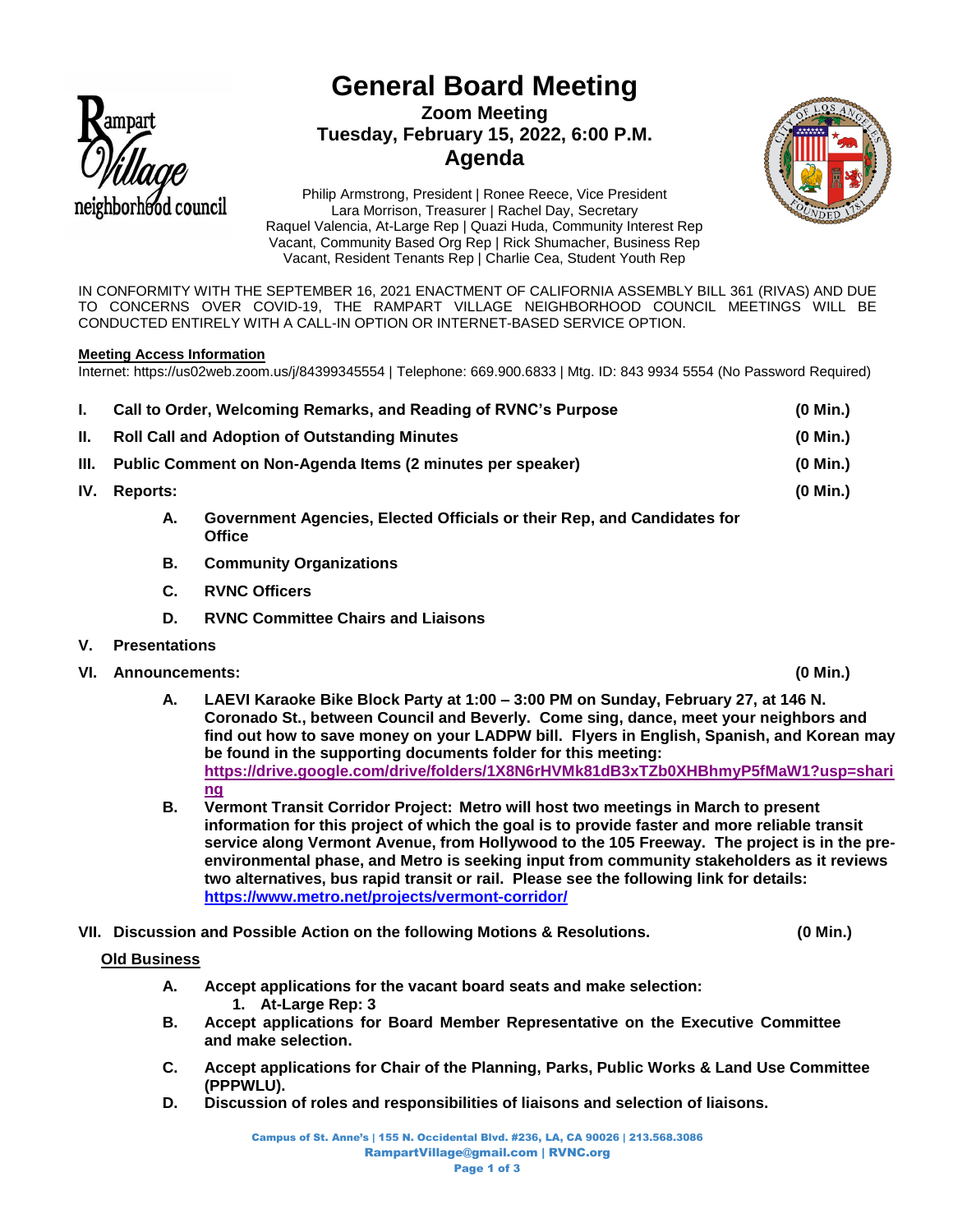- **E. Discussion of roles and responsibilities of Alliance of River Communities representative and selection of representative.**
- **F. Review of the proposed "Resolution by the Board of Neighborhood Commissioners approving the Digital Communications Policy for the Neighborhood Council," and APPROVE Recommendation Letter to BONC on this policy. In order to ensure that the final draft has 60 days for circulation and comment, the Commission expects to propose any final edits at its January 4 meeting. Neighborhood Councils will then have 60 days to agendize a discussion of the final policy draft at their January or February board meetings, and file their Community Impact Statements in time for the final discussion and vote on the proposed policy, which is targeted for the Commission's March 1 meeting. If passed, the Digital Communications Policy will guide the use of Neighborhood Council social media, websites, newsletters, and other digital communications projects and platforms.**
- **G. Discussion and possible board action to recommend one board member to serve as a panelist to sit on a Regional Grievance Panel. A training for regional grievance panelists will be held in late January 2022 in partnership with the Office of City Attorney Dispute Resolution Program. The following link connects to the Neighborhood Council grievance policy in Section 22.818, Article 3 of Chapter 28 of the Los Angeles Administrative Code: <https://empowerla.org/wp-content/uploads/2016/03/Grievance-Policy.pdf>**
- **H. Discussion and possible action on nomination and selection of one board member as a Cool Block Leader. Los Angeles is one of the winners of the \$1,000,000 prize. In late October, the Los Angeles City Council passed a motion requesting that each of 99 Neighborhood Councils select 2 board members as Cool Block Leaders. Please see the following link for details: [https://www.ncsa.la/cool\\_blocks\\_la](https://www.ncsa.la/cool_blocks_la) At the December 21 General Board meeting, Raquel Valencia was selected as one of the two board members to be Cool Block Leaders.**
- **I. Discussion and possible action to have the assigned member(s) present the updated Rampart Village Neighborhood Council Inventory Reports to the General Board for final Board review and approval.**
- **J. Discussion and possible action to follow-up on the Central LA virtual community workshop to develop a community-driven action plan to improve walking and biking safety focusing on neighborhood schools of Commonwealth Avenue ES, Frank Del Olmo, and Lafayette Park PC.**
- **K. Discussion and possible action on implementing the 2021-2022 Outreach Plan for the RVNC and planning for and scheduling of a Board Retreat to set priorities for the RVNC and develop an action plan to accomplish those priorities.**

# **New Business**

- **L. APPROVE January 2022 Monthly Expenditure Report.**
- **M. Discussion and possible action on tabling at the LAEVI Karaoke Bike Block Party that'll happen from 1-3 PM on Sunday, February 27, on the block of Coronado St between Council and Beverly (146 N. Coronado St.). Rachel said she will prepare a notice to inform the community of what the RVNC does. Ronee said he will take the lead on preparing a flyer to be passed out at the block party.**
- **N. Discussion and possible action regarding a letter of support for the Safe Streets For All ballot initiative. We ask that the Los Angeles City Council create an ordinance that automatically implements the Mobility Plan 2035 when repaving streets, using the exact language as written in the initiative. In addition, the RVNC requests that Mayor Eric Garcetti publicly support the ballot initiative. A copy of a draft letter of support may be found in the supporting documents folder for this meeting:**

**[https://drive.google.com/drive/folders/1X8N6rHVMk81dB3xTZb0XHBhmyP5fMaW1?usp=shari](https://drive.google.com/drive/folders/1X8N6rHVMk81dB3xTZb0XHBhmyP5fMaW1?usp=sharing) [ng](https://drive.google.com/drive/folders/1X8N6rHVMk81dB3xTZb0XHBhmyP5fMaW1?usp=sharing)**

**O. Discussion and possible action to approve and submit a community impact statement regarding Council File Number: 21-0002-S65. Council File Title: Senate Constitutional Amendment 2 (Allen and Weiner) / Article 34 / California Constitution / Affordable Housing Units Limit / Repeal. Please see the following link for details: [https://cityclerk.lacity.org/lacityclerkconnect/index.cfm?fa=ccfi.viewrecord&cfnumber=21-](https://cityclerk.lacity.org/lacityclerkconnect/index.cfm?fa=ccfi.viewrecord&cfnumber=21-0002-S65) [0002-S65.](https://cityclerk.lacity.org/lacityclerkconnect/index.cfm?fa=ccfi.viewrecord&cfnumber=21-0002-S65) A copy of a draft CIS may be found in the supporting documents folder for this meeting: [https://drive.google.com/drive/folders/1X8N6rHVMk81dB3xTZb0XHBhmyP5fMaW1?usp=shari](https://drive.google.com/drive/folders/1X8N6rHVMk81dB3xTZb0XHBhmyP5fMaW1?usp=sharing) [ng](https://drive.google.com/drive/folders/1X8N6rHVMk81dB3xTZb0XHBhmyP5fMaW1?usp=sharing)**